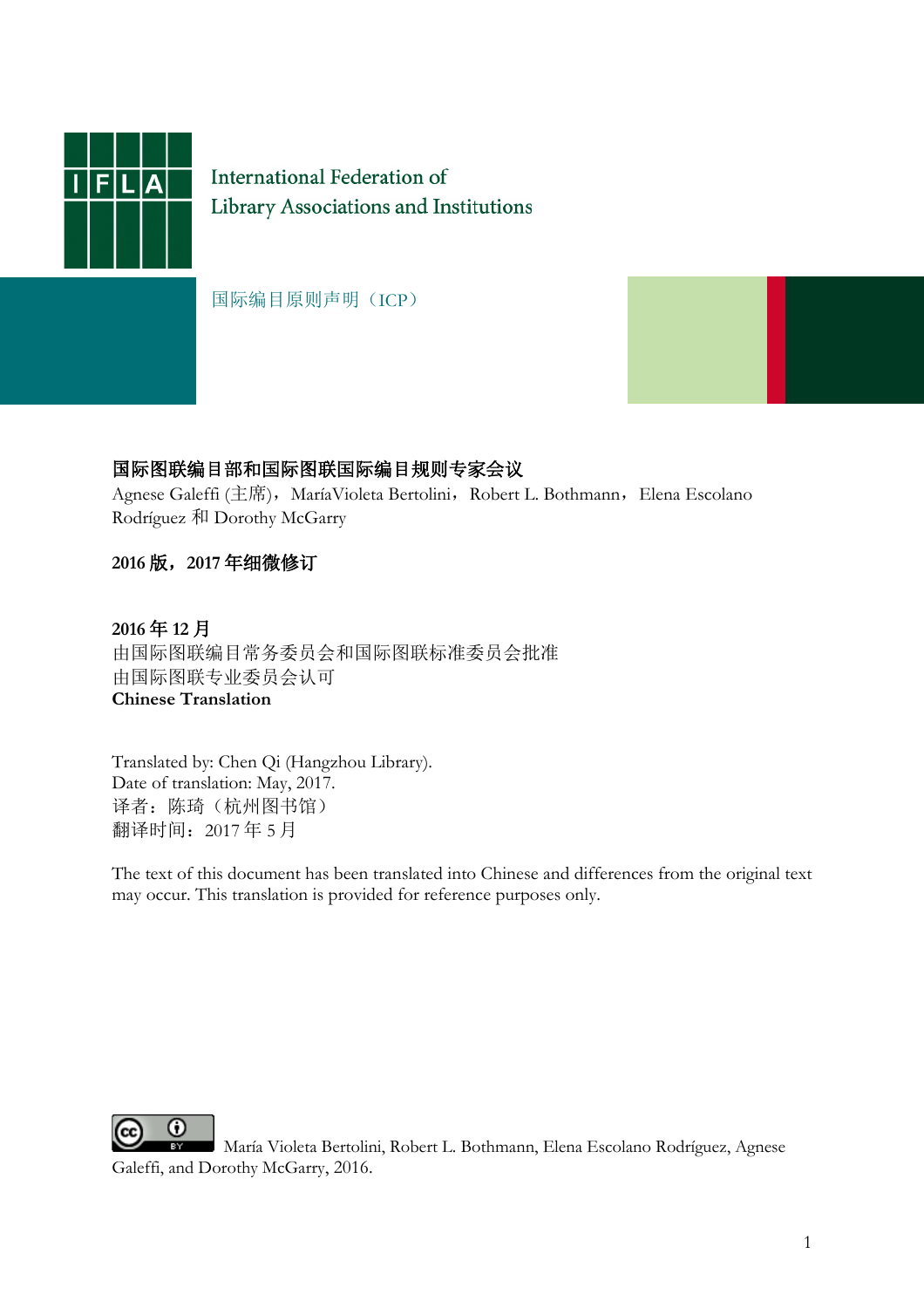版权为© 2016 b María Violeta Bertolini, Robert L. Bothmann, Elena Escolano Rodríguez, Agnese Galeffi, 和 Dorothy McGarry 所有。本文通过知识共享署名4.0协议授权.。查看授权许可文 本,请访问: https://creativecommons.org/licenses/by/4.0

IFLA P.O. Box 95312 2509 CH Den Haag Netherlands

www.ifla.org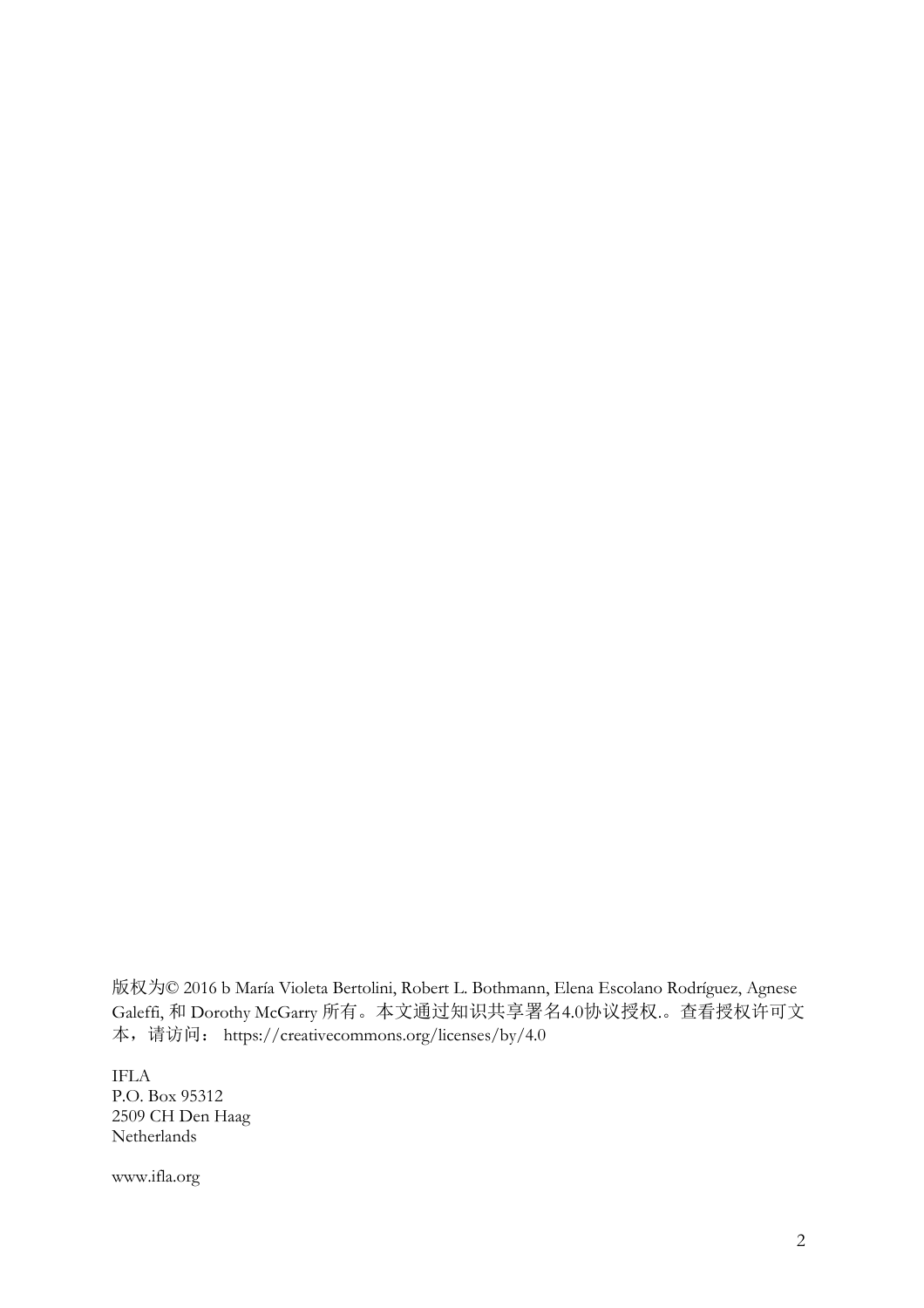# 目录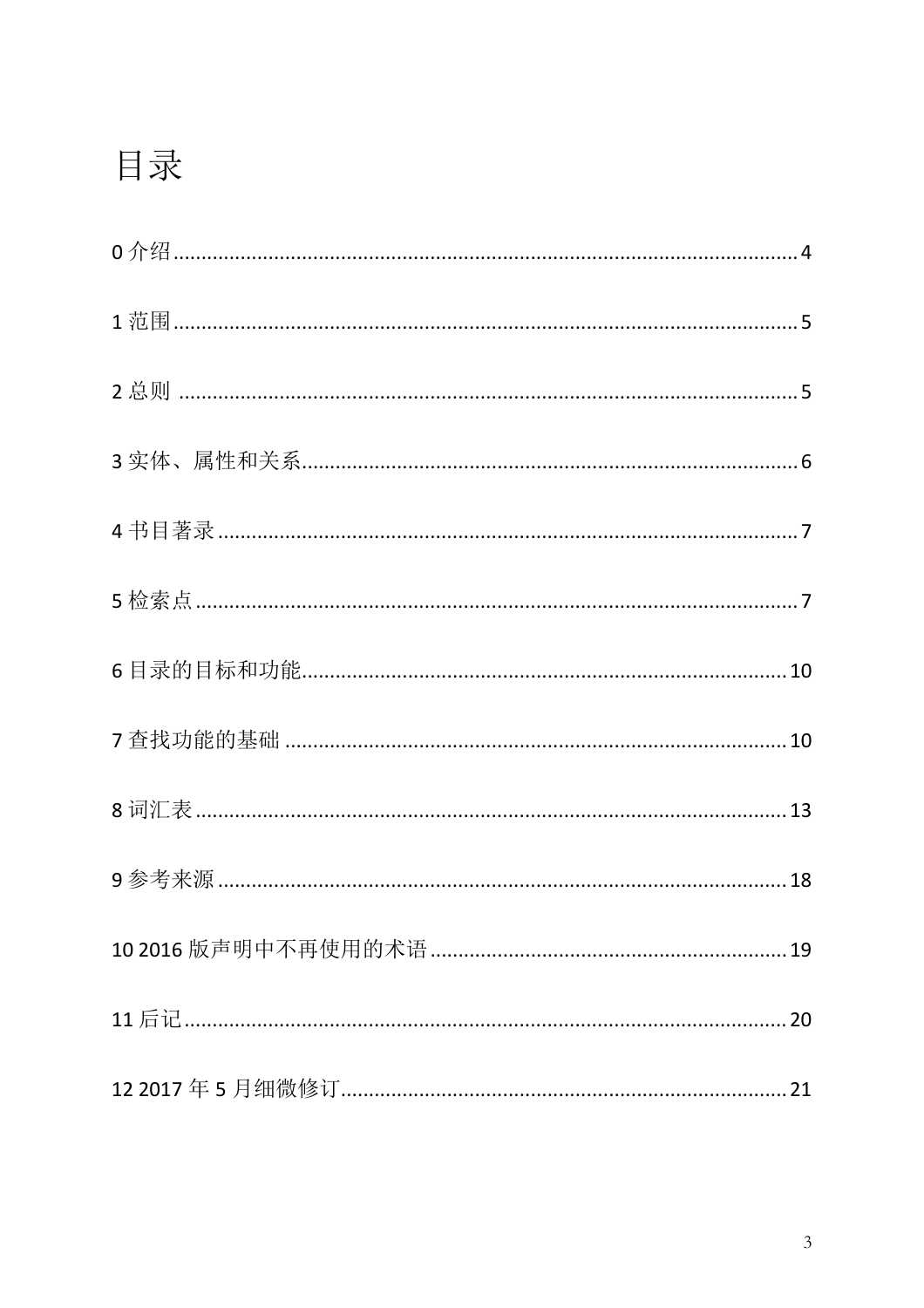### 0 介绍 (Introduction)

原则声明(通常称为"巴黎原则")最初是在 [1](#page-3-0)961 年的国际编目原则会议上通过的 '。 该原则的目的——作为编目国际标准化的基础——无疑早已实现: 从那以后世界各国 制定的编目条例大多严格遵循或在很大程度上遵循了巴黎原则的要求。

五十多年后,随着编目员和用户在世界各地用联机目录作为查找和发现系统,建立一 套国际通用的编目原则仍非常必要。21 世纪伊始,国际图联制定了新的原则声明 ([2](#page-3-1)009年出版)<sup>2</sup>,以适用于联机图书馆目录和其他一些领域的目标。目前,最新版本 已在 2014 年和 2015 年进行了审查和更新,并于 2016 年通过。

2009 年"原则声明"将"巴黎原则"的范围从仅限于文本资源扩展到所有类型的资源, 并将款目的选择和形式扩展到了图书馆目录所使用的书目数据和规范数据的各个方面。 它不仅包括原则和目标,而且还包括国际编目条例中应包含的指导规则,以及对查找 和检索能力的指导。2016 版考虑到了新型用户、开放访问环境、数据的互操作性和可 访问性、发现工具的功能以及用户行为的重大变化。

声明包含了:

- 1.范围
- 2. 总则
- 3. 实体、属性和关系
- 4.书目著录
- 5. 检索点
- 6. 目录的目标和功能
- 7. 查找功能的基础

这个声明建立在国际上主要的编目传统  $^3$  $^3$ 以及国际图联功能需求系列的概念模型之上 "。

希望本声明中的原则有助于增进国际书目数据和规范数据的共享,并为编目条例制定 者提供指导。

<span id="page-3-0"></span> <sup>1</sup> *International Conference on Cataloguing Principles (Paris : 1961). Report*. London: International Federation of Library Associations, 1963, p. 91- 96. Also available in: Library Resources & Technical Services, v. 6 (1962), p. 162-167; and *Statement of principles adopted at the International Conference on Cataloguing Principles, Paris, October, 1961*. Annotated edition with commentary and examples by Eva Verona. London: IFLA Committee on Cataloguing, 1971.

<span id="page-3-1"></span><sup>2</sup> IFLA Cataloguing Principles: Statement of International Cataloguing Principles (ICP) and its Glossary. München: K.G. Saur, 2009. (IFLA Series on Bibliographic Control; v. 37). Statement available online <www.ifla.org/publications/statement-of-international-<br>cataloguing-principles>.

<span id="page-3-2"></span><sup>&</sup>lt;sup>3</sup> Cutter, Charles A. Rules for a Dictionary Catalog. 4th ed., rewritten. Washington, D.C.: Government Printing office, 1904; Ranganathan, S.R. *Heading and Canons*. Madras [India]: S. Viswanathan, 1955; and Lubetzky, Seymour. *Principles of Cataloging. Final Report. Phase I:*  Descriptive Cataloging. Los Angeles, Calif.: University of California, Institute of Library Research, 1969.<br>4 Functional Requirements: the FRBR Family of Models <www.ifla.org/node/2016>. Being currently under a consolidati

<span id="page-3-3"></span>this statement reflects some uncertainties of the transitional phase.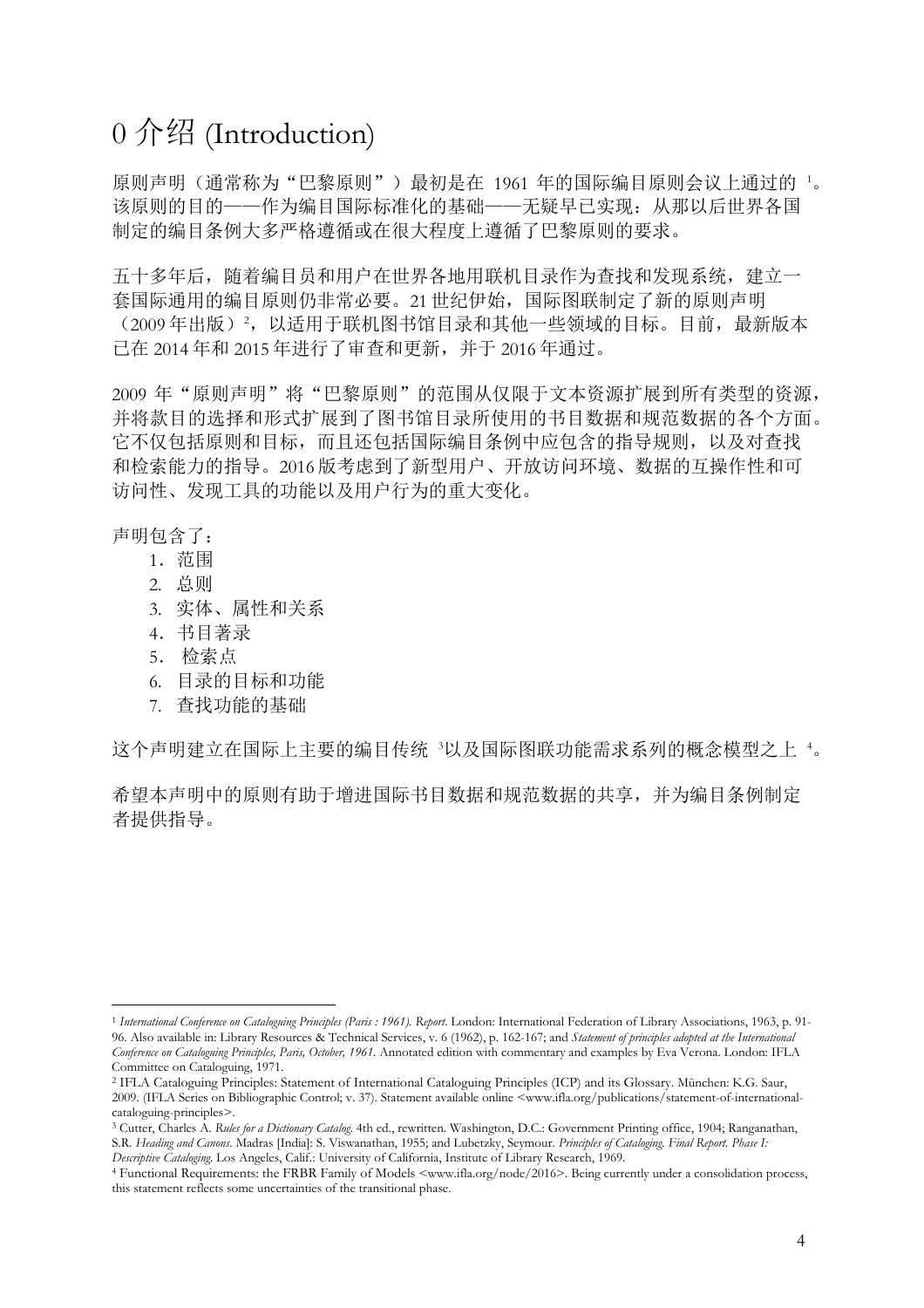### 1 范围 (Scope)

本原则声明旨在指导编目条例的开发和编目员制定的决策。这些原则适用于书目数据 和规范数据以及当前的图书馆目录,同时也可用于图书馆创建的书目和其他数据集。

原则声明的目标是为各种书目资源的描述性编目和主题编目提供一种一致的方法。

#### 2 总则 (General Principles)

以下原则用于指导编目规则的制定和开发、编目员的决策以及检索和交换数据的政策。 其中,用户的便利性是最重要的,而原则 2.2 到 2.13 没有特定的顺序。如果原则 2.2- 2.13 之间存在冲突,互操作性原则应该高于其他原则

2.1 用户便利性 便利性意味着尽一切努力使所有的数据都可理解并适合用户。"用 户"一词涵盖了查找目录、使用书目数据和/或规范数据的任何人。在为检索而进行 著录和名称控制时,应从用户的角度考虑。

2.2 通用性 用于著录和检索的词汇应与大多数用户所用的词汇相一致。

2.3 表达性 著录应该表达出资源所表现的样子。个人、团体和家族名称的受控形式 应按实体描述其本身的方式来确定。作品题名的受控形式应基于原始内容表达首次 出现的载体表现形式。如果这不可行,则应使用参考资料中常用的形式。

2.4 准确性 书目数据和规范数据应该是对所描述实体的准确描述。

2.5 充分性和必备性 这些数据元素需具备以下条件:便于所有类型用户检索,包括 具有特定需求的用户; 可实现目录的目标和功能;并应著录或识别实体。

2.6 有意义 数据元素应与著录相关、有意义,并允许实体之间的区别。

2.7 经济性 当达到某一目标存在多种途径时,应选择整体便利性和实用性最佳的途 径(即成本最低或方法最简单。

2.8 一致性和标准化 应尽可能实现著录与确立检索点工作的标准化,以取得最大的 一致性。

2.9 集成化 各类文献的著录以及实体名称的受控形式应尽量基于一套共同的规则。

2.10 互操作性 应尽全力确保图书馆界内外书目数据和规范数据的共享和再利用。为 了交换数据和发现工具,强烈建议使用促进自动翻译和消歧的词汇。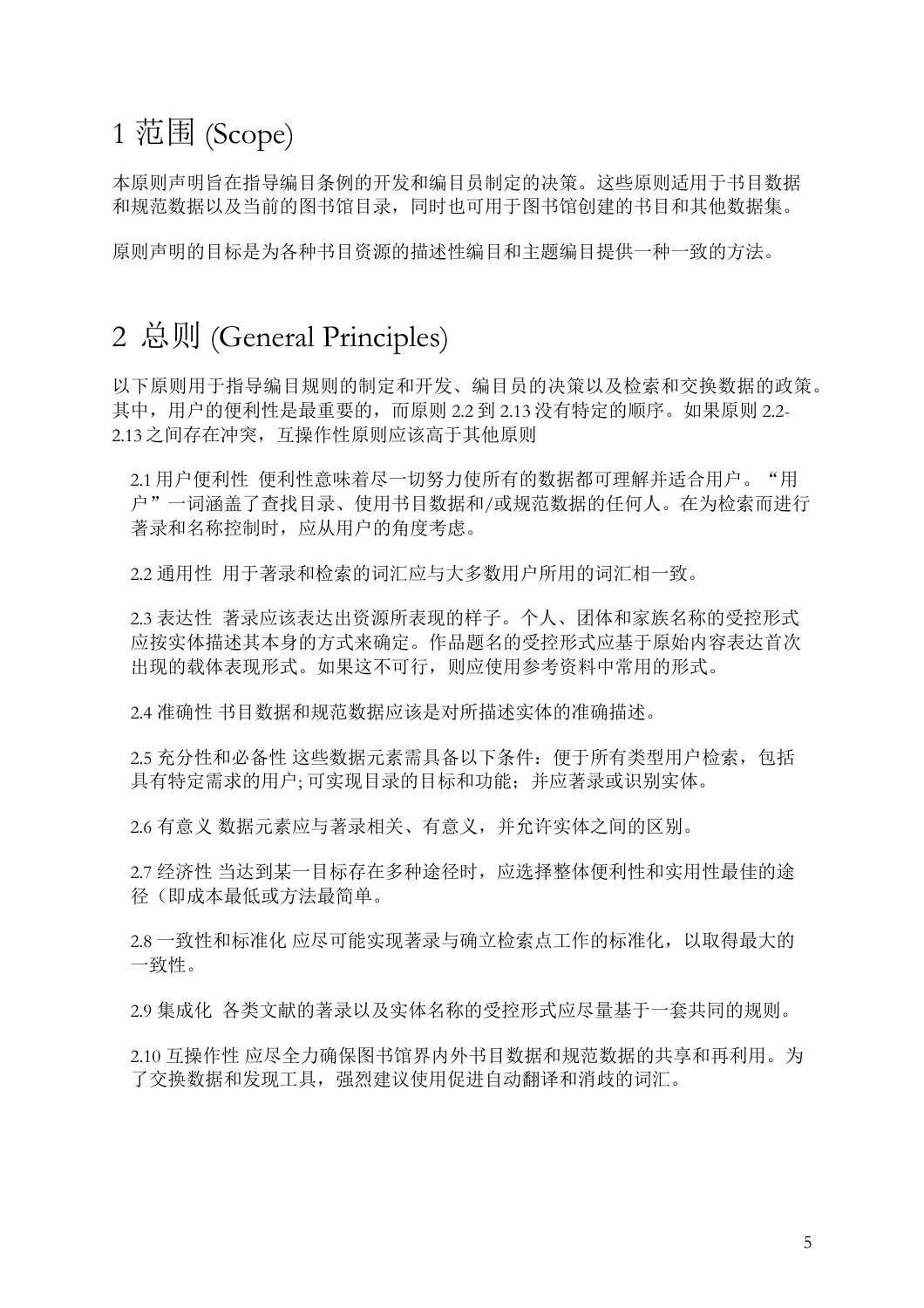2.11 开放性 数据的限制应该是最小的,以便促进透明度并符合"开放存取准则"中 所述的"开放存取"原则 [5](#page-5-0)。任何对数据访问的限制都应充分说明。

2.12 可访问性 书目数据和规范数据的检索以及检索设备的功能应符合国际图联的 "图书馆员和其他信息工作者道德规范"中所建议的国际检索标准 [6](#page-5-1)。

2.13 合理性 编目条例中的规则应该是合理而非武断的。在特殊情况下,如无法遵守 所有原则,则应寻求合理、实用的解决办法,并对原理加以阐释。

#### 3 实体、属性和关系 (Entities, Attributes, and Relationships)

实体是特定域中的用户感兴趣的关键对象。每个实体可以通过其主要特征来描述,称 为属性。实体的属性还可以作为用户在寻找关于特定实体的信息时制定查询和诠释回 复的手段。关系解释了实体之间的联系。

编目应考虑到书目领域概念模型中定义的实体、属性和关系。相关概念模型有书目记 录的功能需求(FRBR),规范数据的功能需求(FRAD)和主题规范数据的功能需求 (FRSAD)。

3.1 实体(Entities):以下实体可以通过书目数据和规范数据表示 ':

作品 (Work) 内容表达 (Expression) 载体表现 (Manifestation) 单件  $(Item)^8$  $(Item)^8$ 个人 (Person) 家族 (Family) 团体 (Corporate Body)<sup>[9](#page-5-4)</sup> Thema Nomen $10<sub>o</sub>$  $10<sub>o</sub>$ 

3.2 属性(Attributes): 识别每一个实体的属性应当采用的数据单元。

3.3 关系(Relationships):具有目录学意义的实体间的关系应当通过目录来识别。

<span id="page-5-1"></span><span id="page-5-0"></span><sup>5 &</sup>lt;www.ifla.org/node/8890><br>6 <www.ifla.org/news/ifla-code-of-ethics-for-librarians-and-other-information-workers-full-version>

<span id="page-5-2"></span><sup>7</sup> Since the consolidation process involving FRBR, FRAD and FRSAD is currently underway, here are listed all the entities described in the aforementioned conceptual models. This brings some inconsistencies about Group 3 entities and about nomen in relation to names and access points.

<span id="page-5-3"></span><sup>8</sup> Work, expression, manifestation, and item are the Group 1 entities described in the FRBR and FRAD models.

<span id="page-5-4"></span><sup>9</sup> Person, family, and corporate body are the Group 2 entities as described in the FRAD model.

<span id="page-5-5"></span><sup>10</sup> Thema (any entity used as a subject of a work) and nomen (any sign or sequence of signs by which a thema is known, referred to, or addressed as) are the entities introduced and described in the FRSAD model. Within the FRBR framework, thema includes Group 1 and Group 2 entities, and additionally, all others that serve as the subjects of works (i.e., Group 3 concept, object, event, and place). In FRSAD Nomen is a superclass of the FRAD entities name, identifier, and controlled access point. Being outside of its purpose, this Statement does not consider Nomen as the superclass of name, identifier and controlled access point.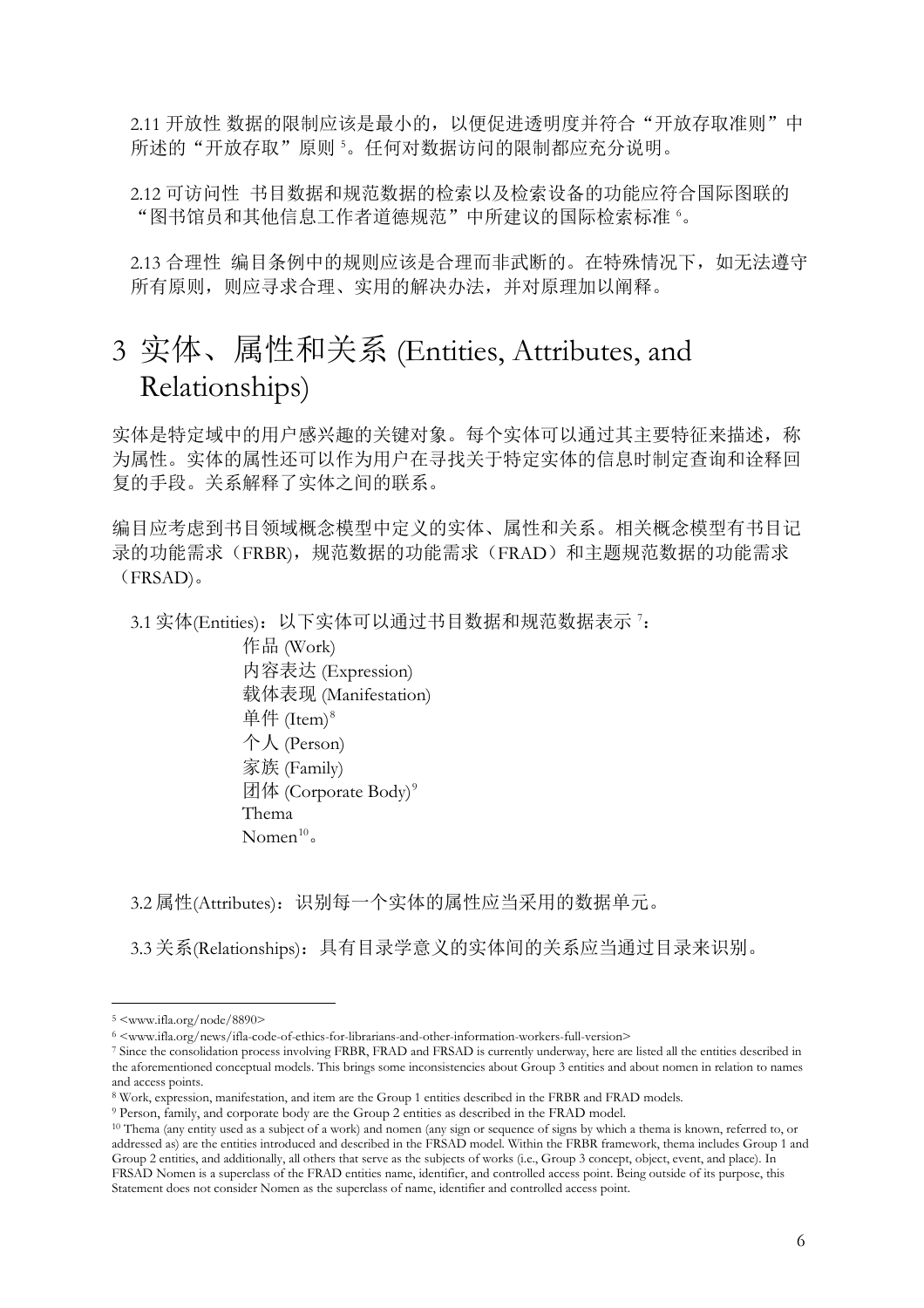#### 4 书目著录 (Bibliographic Description)

4.1 一般而言,应为每一载体表现创建一条独立的书目著录。

4.2 书目著录通常以作为载体表现代表的单件为基础,并可包括从被包容的作品和内 容表达继承的属性。

4.3 书目记录的著录部分应以国际认可的标准为基础。对于图书馆界,本标准指的是 《国际标准书目著录(ISBD)》<sup>[11](#page-6-0)</sup>。当基于不同的标准时,应该尽量提供所使用的 标准和《国际标准书目著录(ISBD)》之间公开的映射,以促进更好的互操作性和 信息的准确重用。

4.4 根据目录或书目数据集的不同目的,著录可以有不同的详简级次。关于目录和书 目数据详简级次的信息应该传达给用户。

### 5 检索点 (Access Points)

5.1 一般规则 (General)

检索点用于查询书目数据和规范数据,它们的形成必须遵循一般原则(见 2.一般原 则)。检索点可以是受控的也可以是非控的。

5.1.1 应为个人、家族、团体、作品、内容表达、载体表现、单件、Thema 等实体 名称的规范形式和变异形式提供受控的检索点。受控检索点为查到成套资源 的书目数据所需要的一致性提供保障。

 应建立规范数据,以控制名称的规范形式、名称的变异形式和用作检索点的 标识符。

5.1.2 非控检索点包括不被规范数据控制的人名、题名(例如,在载体表现上出现 的正题名)、代码、关键词等。

5.2 检索点的选择 (Choice of Access Points)

5.2.1 作为书目数据的检索点,包括作品题名和内容表达题名(受控的)、载体表 现题名(通常是非控的), 以及作品创作者名称的受控形式。

当团体作为创作者时,团体名称检索点仅限于在本质上必然表达团体的集体 思想或活动的作品, 或者, 题名的措辞与作品的性质都清楚地表明团体对作 品内容负有集体责任。这也适用于作品以具有团体官员或雇员资格的个人署 名。

<span id="page-6-0"></span> <sup>11</sup> *ISBD : International Standard Bibliographic Description*. Consolidated ed. Berlin, München: De Gruyter Saur, 2011. (IFLA Series on Bibliographic Control; v. 44).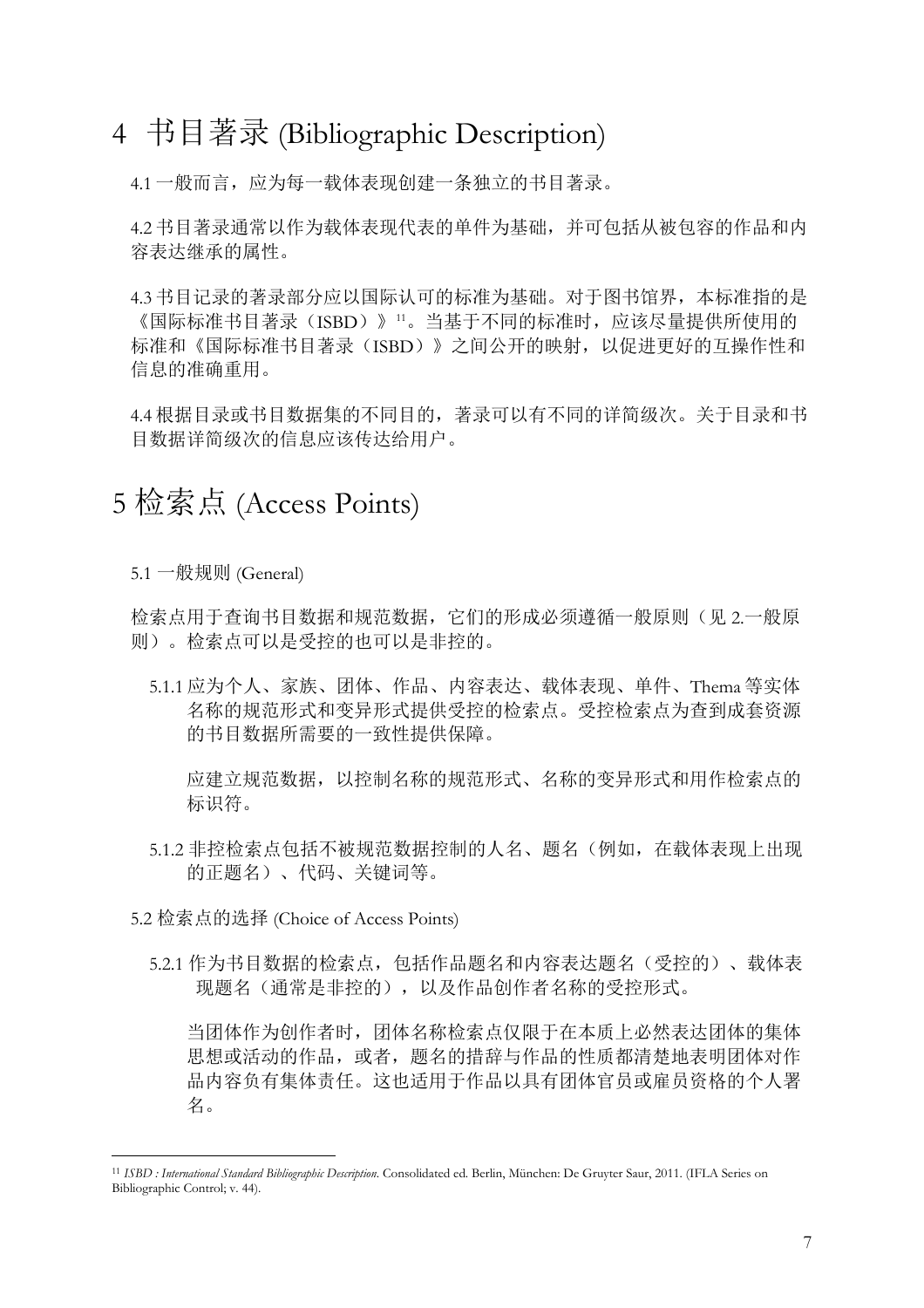5.2.2 对发现和识别所著录书目资源具有重要意义的其它个人、家族、团体名称和 主题的受控形式,也可作为书目数据的附加受控检索点。

5.2.3 实体名称的规范形式以及名称的变异形式应作为规范数据的检索点。

5.2.4 附加的检索点可通过相关实体的名称提供。

5.3 规范检索点 (Authorized Access Points)

实体名称的规范检索点应与实体的标识符和名称的变异形式一起记录为规范数据。 规范检索点可用作目录显示的默认形式。

5.3.1 规范检索点必须按照标准构建。

5.3.2 规范检索点的语言和文字

5.3.2.1 当名称用多种语言和/或字体表达时,规范检索点应首先以原语言和字 体表达的载体表现中出现的信息为依据;

5.3.2.1.1 但是,若原语言和/或字体并非在目录中正式使用的语言和字体, 规范检索点可以载体表现或参考来源中出现的、最适合目录用户的一种 语言和字体表达的形式为依据。

 5.3.2.1.2 应尽可能通过规范检索点、名称的规范形式或名称的变异形式, 提供原语言和字体的检索点。

5.3.2.2 若需要音译,则应遵循有关字体转换的国际标准。

5.3.3 首选名称的选择

实体的规范检索点应当基于一贯形式识别实体的首选名称,既可以是出现在 载体表现上的最常见名称,也可以是在参考来源中找到的被目录用户广为接 受的名称(如,"惯用名称")。

5.3.3.1 个人、家族和团体首选名称的选择

 如果个人、家族或团体使用不同名称或名称的不同形式,应选择一个名 称或一种名称形式作为规范检索点的基础。

5.3.3.1.1 不同名称形式在载体表现和/或参考来源中出现,且该形式并非 基于同一名称的不同表示(如全称和简称)时,应优先选择:

a) 众所周知的(或"惯用") 名称而不是正式名称, 若能表明这一点的 话;或者

b)正式名称,若不能表明众所周知的或惯用的名称的话。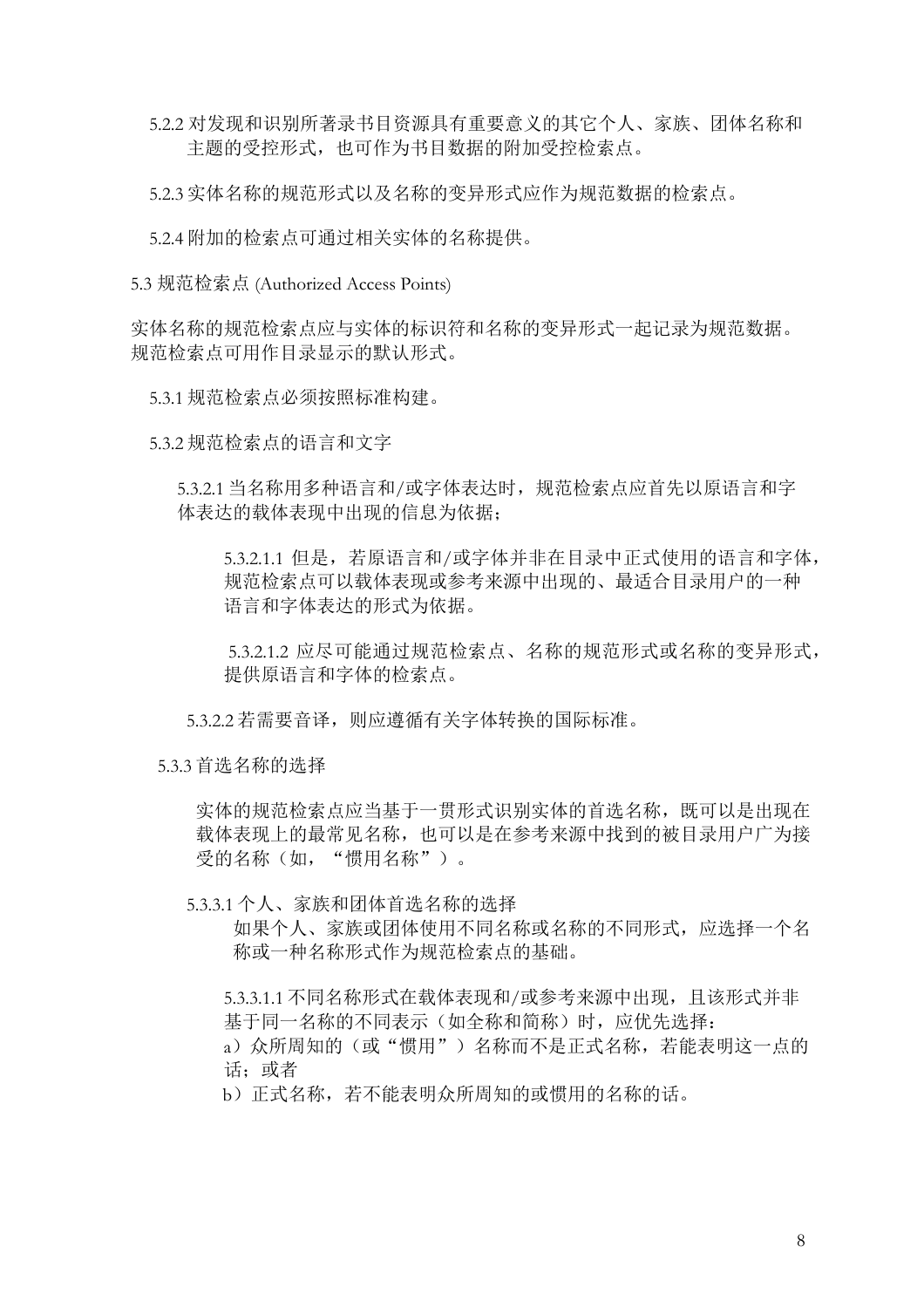5.3.3.1.2 若团体在持续时期内使用不同名称,而且不是一个名称的微小变 动,则每个有区别意义的名称变化都应视为一个新的实体。每个实体的 相应规范数据都应通过联系团体名称的前后规范形式相关联。

 5.3.3.2 作品、内容表达、载体表现和单件的首选题名的选择 当作品有多个题名时,应优先选择一个题名作为作品、内容表达、载体 表现和单件的规范检索点的基础。

当载体表现的作品题名有不同形式时,应优先选择:

a) 出现在作品原始内容表达的第一个载体表现中的题名, 通常以原语 言表示;或者 b)常用的题名。

- 5.3.4 规范检索点的名称形式 (Form of Name for Authorized Access Points)
	- 5.3.4.1 个人名称形式 (Form of Name for Persons) 当个人名称包含几个词时,规范检索点第一个单词的选择应遵循在载体 表现或参考来源中出现的与个人最有关联的国家和语言这一惯例 [12](#page-8-0)。
	- 5.3.4.2 家族名称形式 (Form of Name for Families ) 当家族名称包含几个词时,规范检索点第一个单词的选择应遵循在载体 表现或参考来源中出现的与家族最有关联的国家和语言这一惯例。
	- 5.3.4.3 团体名称形式 (Form of Name for Corporate Bodies ) 对团体的规范检索点而言,其名称应根据出现在载体表现或参考来源上 的直序著录,除非:

5.3.4.3.1 团体是一个管辖区或领土当局的组成部分时,规范检索点应冠以 或包括相关领土名称当时通行的形式,并用最适合目录用户需求的语言和 文字表示;

 5.3.4.3.2 团体名称表明是从属机构或具有从属职能,或者,难以识别从属 团体时,规范检索点应冠以上级机构名称。

- 5.3.4.4 作品、内容表达、载体表现和单件的名称形式 (Form of Name for Works, Expressions, Manifestations, and Items)
	- 作品、内容表达、载体表现和单件的规范检索点即可以是一个独立的 题名,也可以是一个包含作品创作者规范检索点的名称/题名组合形式。
- 5.3.4.5 区分名称 (Distinguishing among Names)

如有必要,为了将实体与同名的其他实体区分开,进一步的识别特征应 作为实体规范检索点的一部分。 如果需要,相同的识别特征也可以作为 名称的变异形式的一部分。

<span id="page-8-0"></span><sup>&</sup>lt;sup>12</sup> *Names of persons : national usages for entry in catalogues*. 4th revised and enlarged edition. München, K.G. Saur, 1996. (UBCIM publications ; new series, v. 16) <www.ifla.org/files/assets/cataloguing/pubs/names-of-persons\_1996.pdf>. Updated versions of *Name of persons* are available online <www.ifla.org/node/4953>.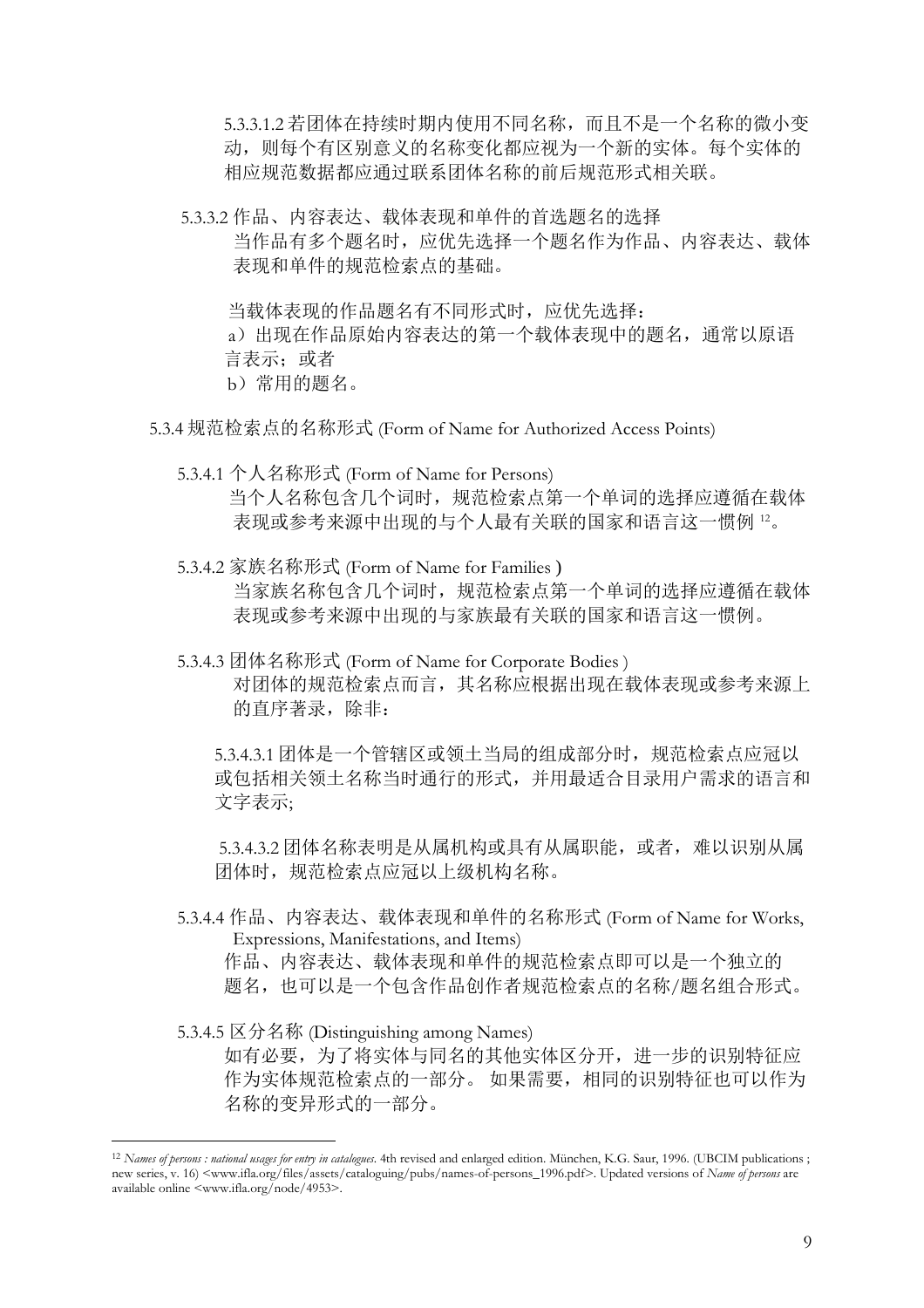5.4 变异名称和名称的变异形式 (Variant Names and Variant Forms of Name)

 无论哪一种名称被选为规范检索点,变异名称和名称的变异形式都应包括在规范数 据内供受控检索之用。

#### 6 目录的目标和功能 (Objectives and Functions of the Catalogue)

目录应该是一个有效和高效的工具,使用户能够:

6.1 使用属性或实体关系进行检索后,在某一收藏中查找书目资源:

查找单个资源或成套资源,代表:

 同一作品的全部资源 同一内容表达的全部资源 同一载体表现的全部资源

特定个人、家族或团体的全部资源

特定主题的全部资源

进一步限制检索结果的其他检索条件(语言,出版地,出版日期,内容形 式,媒体类型,载体类型等)所限定的全部资源;

6.2 识别一个书目资源或代理(即确认所描述的实体对应于所查找的实体或区分具有 相似特征的两个或多个实体);

6.3 选择一个适合用户需求的书目资源(即选取一个在媒介、内容、载体等方面能满 足用户要求的资源, 或放弃一个不符合用户需求的资源);

6.4 获取或存取所著录的文献(即提供信息,使用户能够通过购买、借阅等方式获取 某一文献, 或以电子方式通过联机连接远程来源检索某一文献); 或检索、获取或获 得规范数据或书目数据;

6.5 浏览和探索

在目录中,通过书目和规范数据的逻辑排列和实体之间的关系的清晰展示

超越目录至其他目录和非图书馆环境。

#### 7 搜索功能的基础 (Foundations for Search Capabilities)

7.1 查找 (Searching)

检索点 1) 提供对书目数据和规范数据以及相关书目资源的可靠检索, 并且 2) 搭配 和限定检索结果。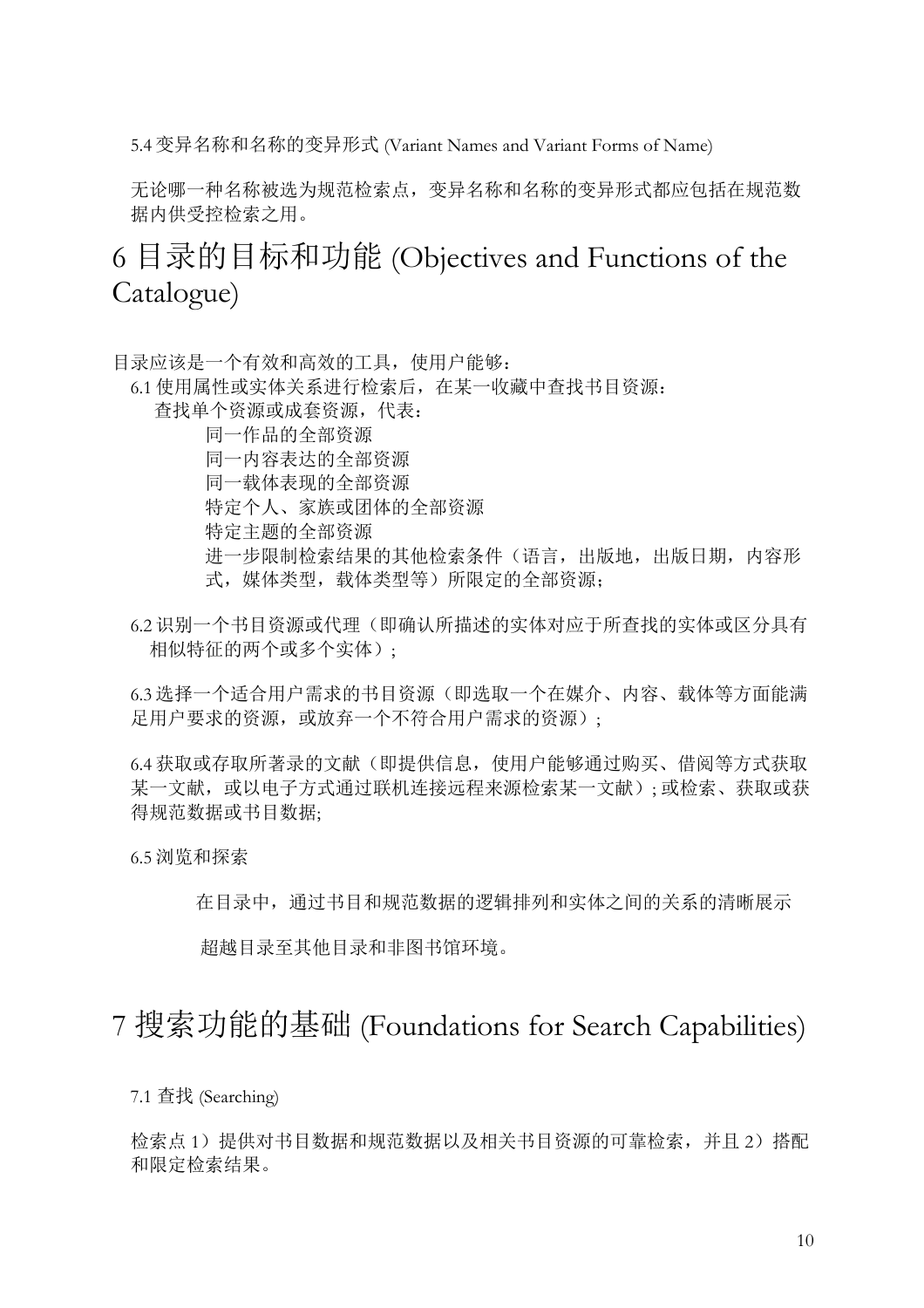7.1.1 查找手段 (Searching Devices)

 对名称,应能通过特定的图书馆目录或书目文档所提供的任何手段进行查找和 检索(通过名称的全称形式、关键字、词组、词的片断、标识符等)。 数据应 该是开放的,为增加互操作性和重复使用,甚至可以用非图书馆手段进行搜索。

7.1.2 基本检索点 (Essential Access Points)

基本检索点是指以书目著录中每个实体的主要属性和关系为基础的检索点。

7.1.2.1 书目数据中的基本检索点包括:

 创作者名称的规范检索点或列出的创作者多于一个时的第一个名称 作品/内容表达的规范检索点(可能包括创作者的规范检索点) 载体表现的正题名或提供题名 载体表现的出版日期或发行日期 作品的主题检索点和/或分类号 被著录实体的标准号、标识符和"识别题名"。

7.1.2.2 规范数据的基本检索点包括:

 实体的规范名称 实体的变异名称和名称的变异形式 实体的标识符 作品的受控名称(例如主题检索点和/或分类号)。

7.1.3 附加检索点 (Additional Access Points) 书目数据或规范数据的其他属性可作为供选择的检索点,或作为过滤或限 定检索的手段。

7.1.3.1 书目数据中此类属性包括,但并不限于:

 除第一个之外的其他创作者的名称 承担除创作者(例如表演者)之外的其它职能的个人、家族或团体的 名称 变异题名(如并列题名,文首题名) 丛编的规范检索点 书目数据标识符 载体表现所体现的语言 出版地 内容形式 媒体类型 载体类型。

 7.1.3.2 规范数据中此属性包括,但并不限于: 相关实体的名称或题名 规范数据标识符。

7.2 检索 (Retrieval)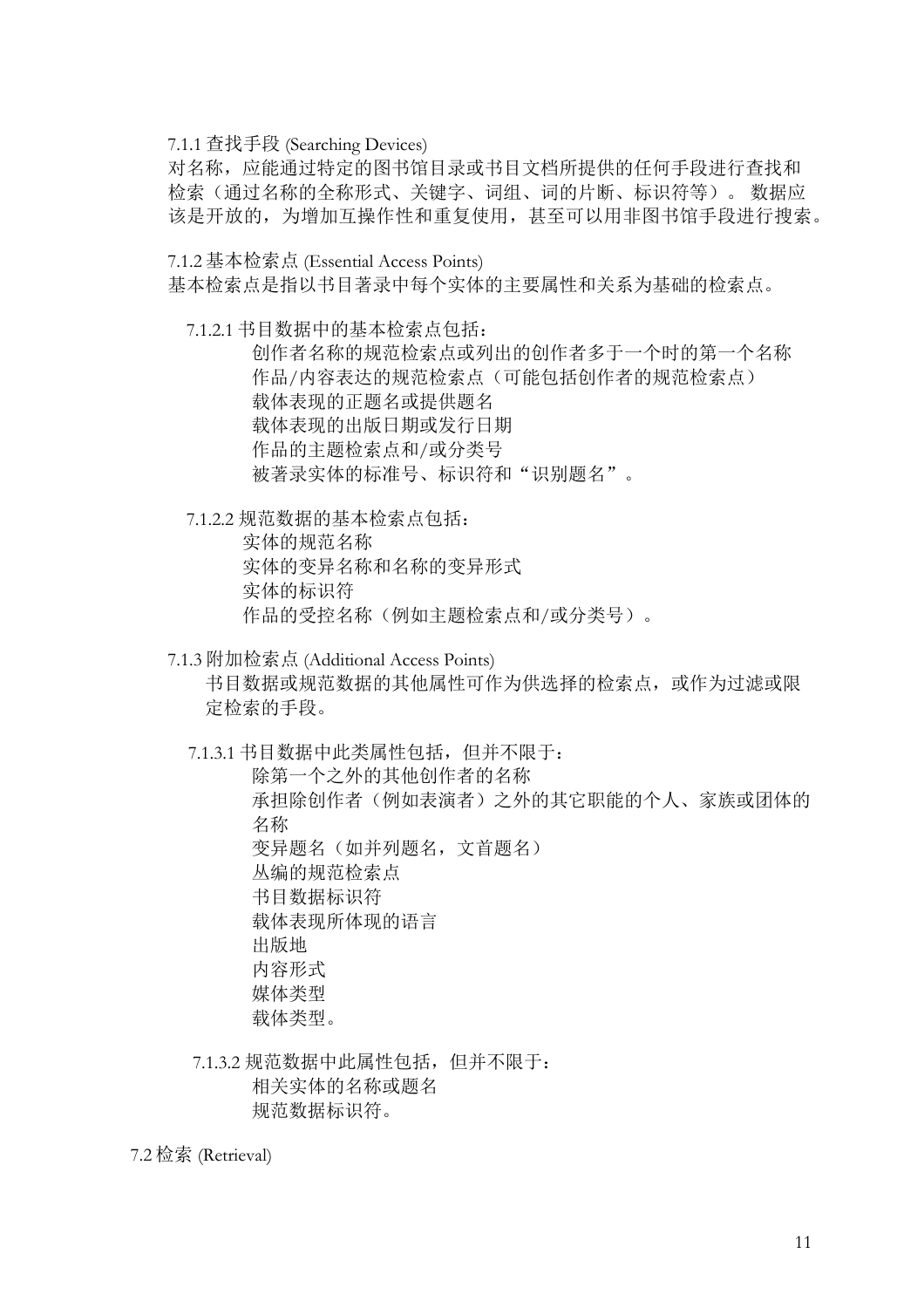当使用相同的检索点检索大量书目数据时,检索结果应以一些逻辑顺序显示以方便 目录用户使用,优先采用与检索点的语言和/或字体相关这一标准。用户应该能够 选择不同的排序标准:出版日期、字母顺序、相关性排名等。 在可能的情况下,应优先考虑显示实体及其间的关系。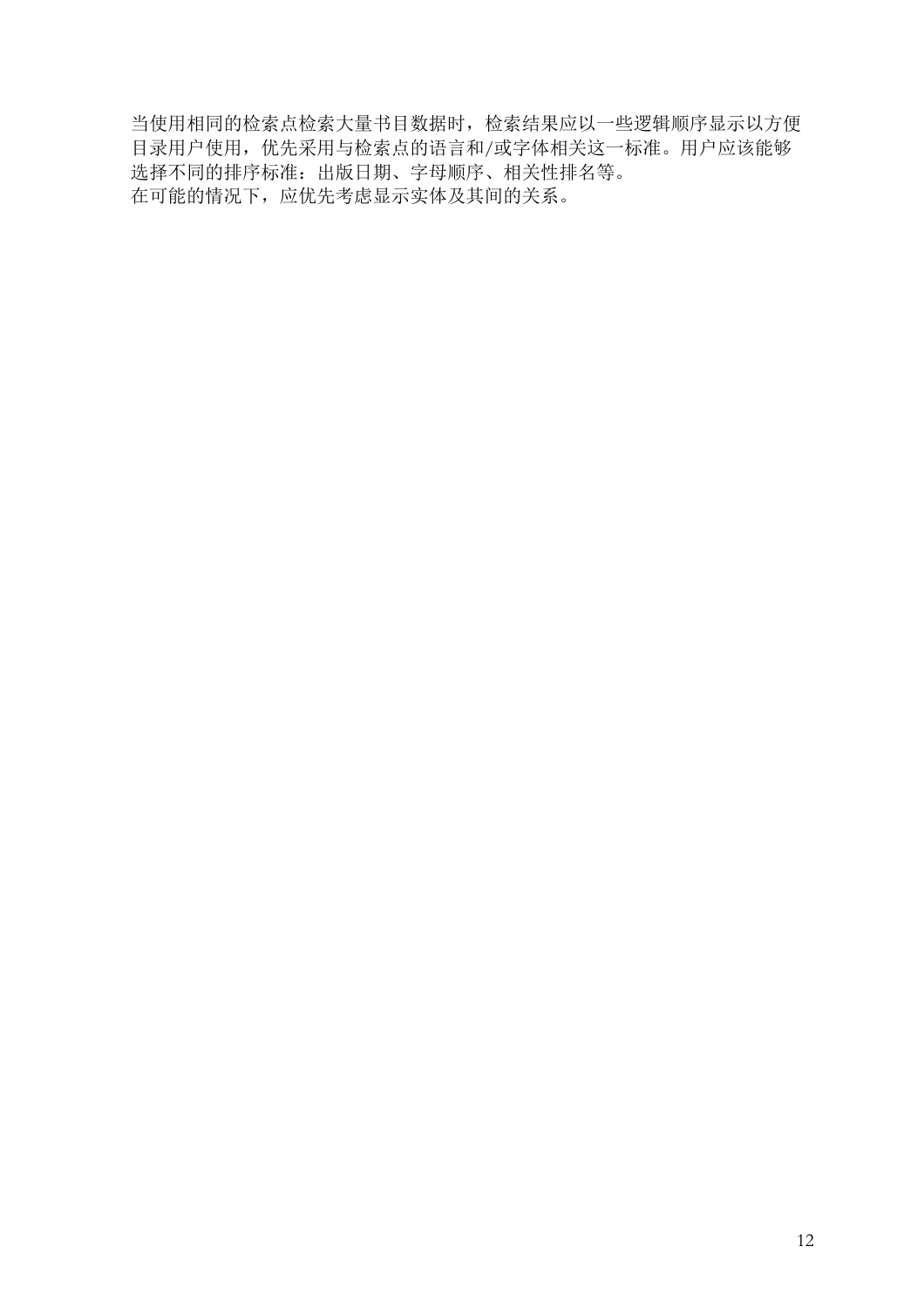#### 8 词汇表 (Glossary)

本词汇表包括《国际编目原则声明(ICP)》中出现的术语,这些术语在使用时具有特 定的含义(不单纯是一般词典的定义)。列出了对"声明"理解重要的几个术语,其 后是 2009 年 ICP 版本中不再使用的术语。

BT =广义词 NT =狭义词 RT =相关词

检索点(Access point):用于检索和识别某一书目数据或规范数据的名称、术语、代码等。 检索点还允许目录的排列功能。

参见:附加检索点 [NT], 规范数据 [RT], 规范检索点 [NT], 受控检索点 [NT], 基本检 索点 [NT], 名称 [RT], Nomen [RT], 非控检索点 [NT], 名称的变异形式 [NT]。

来源: FRAD, IME ICC, ICP 工作组。

附加检索点(Additional access point): 可作为基本检索点的补充, 用以增强书目数据或 规范数据检索的一种检索点。

参见:检索点 [BT],基本检索点[RT]。 来源: IME ICC。

代理(Agent): 与作品、内容表达、载体表现或单件有责任关系的实体(个人、家族或 团体)。

参见:团体 [NT], 创作者 [RT], 实体[BT],家族 [NT], 个人 [NT].

来源: ICP rev WG.

属性(Attribute):一个实体的特征。 属性可以是实体内在的或由外部输入的。属性可以 记录为纯文字或 URI。

参见:概念模型 [BT], 实体 [RT], 关系 [RT]。

来源: FRBR, ICP rev WG。

规范数据(Authority data):有关个人、家族、团体、作品、内容表达、载体表现、单件 或主题的信息汇总。应建立规范数据,以控制用作检索点的规范形式的名称、Nomen、 变体形式的名称和标识符。

参见: 检索点 [RT], 书目数据 [RT], 受控检索点 [RT], 标识符 [RT]。

来源: FRAD, ICP rev WG。

规范检索点(Authorized access point):根据规则或标准建立和构建的一个实体的首选受 控检索点。

 参见: 检索点 [BT], 名称的规范形式 [RT], 受控检索点 [BT], 基本检索点 [RT], 名称 [RT], 首选名称 [RT], 名称的变异形式 [RT].

来源: IME ICC。

名称的规范形式(Authorized form of name):作为实体的规范检索点选择的名称形式。

参见: 规范检索点 [RT], 惯用名称 [RT], 名称 [BT], 首选名称 [RT], 名称的变异形式  $\vert RT \vert$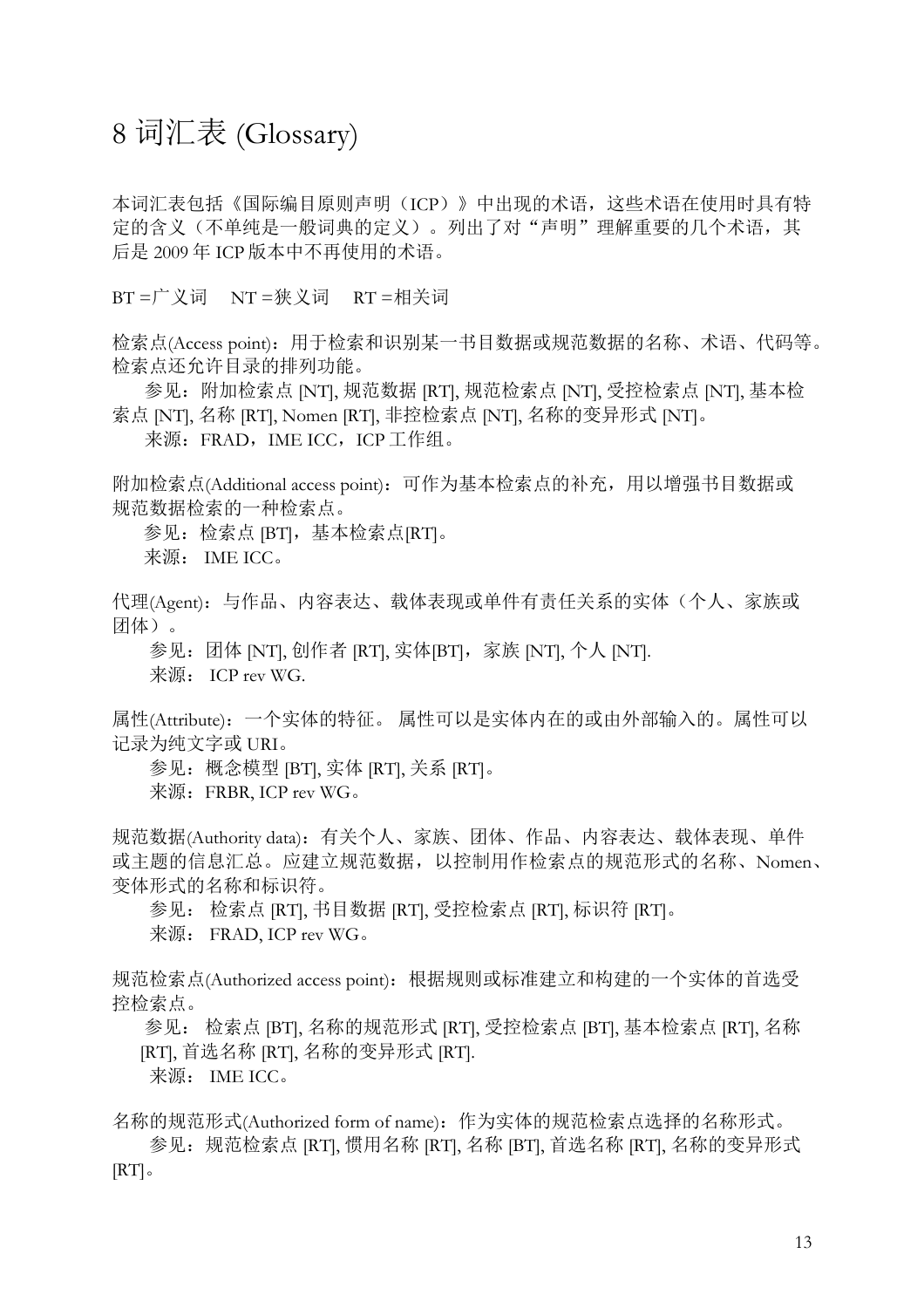来源: IME ICC。

书目数据(Bibliographic data): 描述并提供对书目资源检索的数据元素。 参见: 规范数据 [RT], 书目著录[NT]。 来源: IME ICC, ICP rev WG。

- 书目著录(Bibliographic description): 记录和识别一种资源的一组书目数据。 参见:书目数据 [BT], 描述性编目[RT]。 来源: ISBD cons。
- 书目资源(Bibliographic resource):包含知识和/或艺术内容的,有形或无形的实体。 来源: ISBD cons。

书目域(Bibliographic universe): 与图书馆馆藏有关的领域。 在更广泛的意义上, 它可能 包括其他信息社区的收藏,如档案馆,博物馆等。 来源: IME ICC, ICP rev WG。

目录学意义(Bibliographically significant):在书目资源背景下具有特殊意义或价值的实体 或属性或关系的性质。

来源: IME ICC。

载体类型(Carrier type): 反映载体的存储介质与安置的格式, 并与对资源内容进行呈现、 观看、运行等所需的中介设备类型相结合的一种标识。

参见: 内容形式[RT], 内容表达[RT]

来源: ISBD cons.

概念模型(Conceptual model): 使用分析技术概念化书目领域范畴的模型, 如实体/关系 建模。

参见: 属性[NT], 实体[NT], 关系[NT]

来源: ICP rev WG

内容形式(Content form):表达资源内容的基本形式或形式。

参见: 载体类型[RT], 内容表达[RT]

来源: ISBD cons.

受控检索点(Controlled access point):被记录在规范数据中的一个检索点。受控的检索 点包括名称的规范形式以及被指定的变异形式。

参见: 检索点[BT], 规范数据[RT], 规范检索点[NT], 基本检索点[RT], 名称[RT], Nomen [RT], 非控检索点[RT], 名称的变异形式[NT]。

来源: IME ICC。

惯用名称(Conventional name):一个实体的广为人知的名称,但不包括正式名称。 参见: 名称的规范形式[RT], 名称[BT], 首选名称[RT], 名称的变异形式[RT] 来源:修改自AACR2修订版2002词汇表,ICP rev WG。

团体(Corporate body:):由特定名称识别,并作为一个单位进行活动的一个组织或一群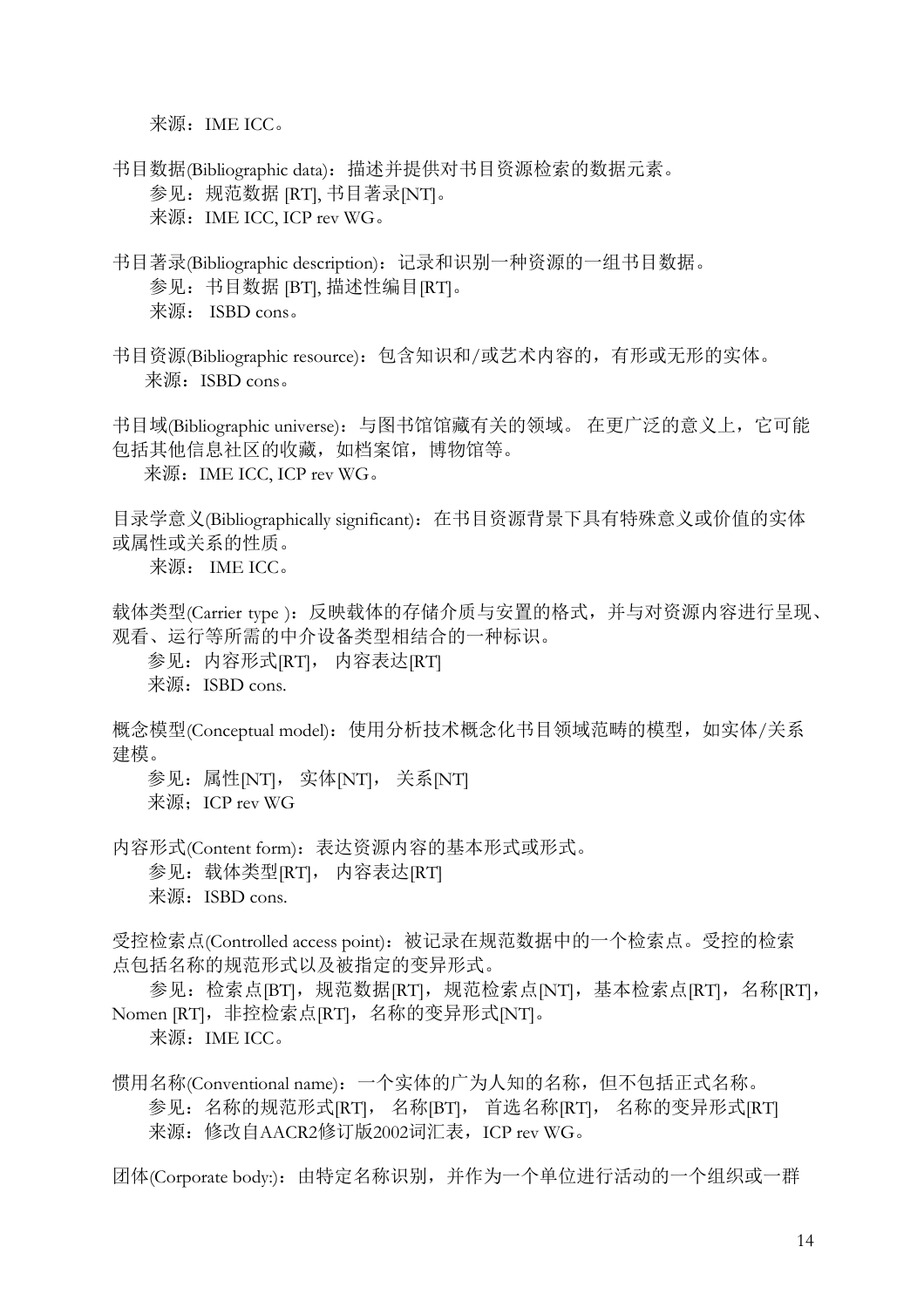个人和/或组织。

参见: 代理[BT], 创作者[RT], 实体[RT], 家族[RT], 个人 [RT]。 来源: FRAD。

创作者(Creator):对一部作品的知识或艺术内容负有责任的个人、家族或团体。 参见:代理[RT],团体[RT],家族 [RT],个人 [RT],关系[BT]。 来源: IME ICC。

描述性编目(Descriptive cataloguing): 编目工作的组成部分, 提供描述性数据和非主题 检索点。

参见: 书目著录[RT], 主题编目[RT]。 来源: IME ICC。

实体(Entity):概念对象的一种抽象类别。

参见:代理[NT],属性[RT],概念模型[BT],团体[RT],内容表达[NT],家族[RT] , 单件[NT], 载体表现[NT], Nomen [NT], 个人 [RT], 关系[RT], Thema [NT], 作品  $[NT]$ 

来源: FRBR综合小组, 由ICP Rev WG修改。

基本检索点(Essential access point): 以记录在书目数据或规范数据中每一实体的主要属 性或关系为基础的检索点,以确保对这些数据的检索和识别。

参见: 检索点[BT], 附加检索点[RT], 规范检索点[RT], 受控检索点[RT]。 来源: IME ICC。

内容表达(Expression): 以字母数字、音乐或舞蹈符号、声音、形象、物体、运动等形 式的作品的知识或艺术的实现,或这些形式的任何组合。

参见: 载体类型[RT], 内容形式[RT], 实体[BT], 单件[RT], 载体表现[RT], 作品  $\vert RT \vert$ 

来源:FRBR。

家族(Family): 在出生、结婚、抚养或类似的法律身份方面存在关系的两个或多个人, 或以其他方式表现为一个家族。

参见:代理[BT],团体[RT],创作者[RT],实体[RT],个人 [RT]。 来源: FRAD, 经IME ICC修改。

Form of content 见 内容形式(Content form)

标识符(Identifier): 与实体相关联的数字、代码、单词、短语、标志、设备等, 并用于 区分该实体与已分配标识符的域内的其他实体。

参见: 规范数据IRTI 来源: FRAD。

单件(Item):一种载体表现的单一样本。 参见: 实体[BT],内容表达[RT],载体表现[RT],作品[RT]。 来源:FRBR。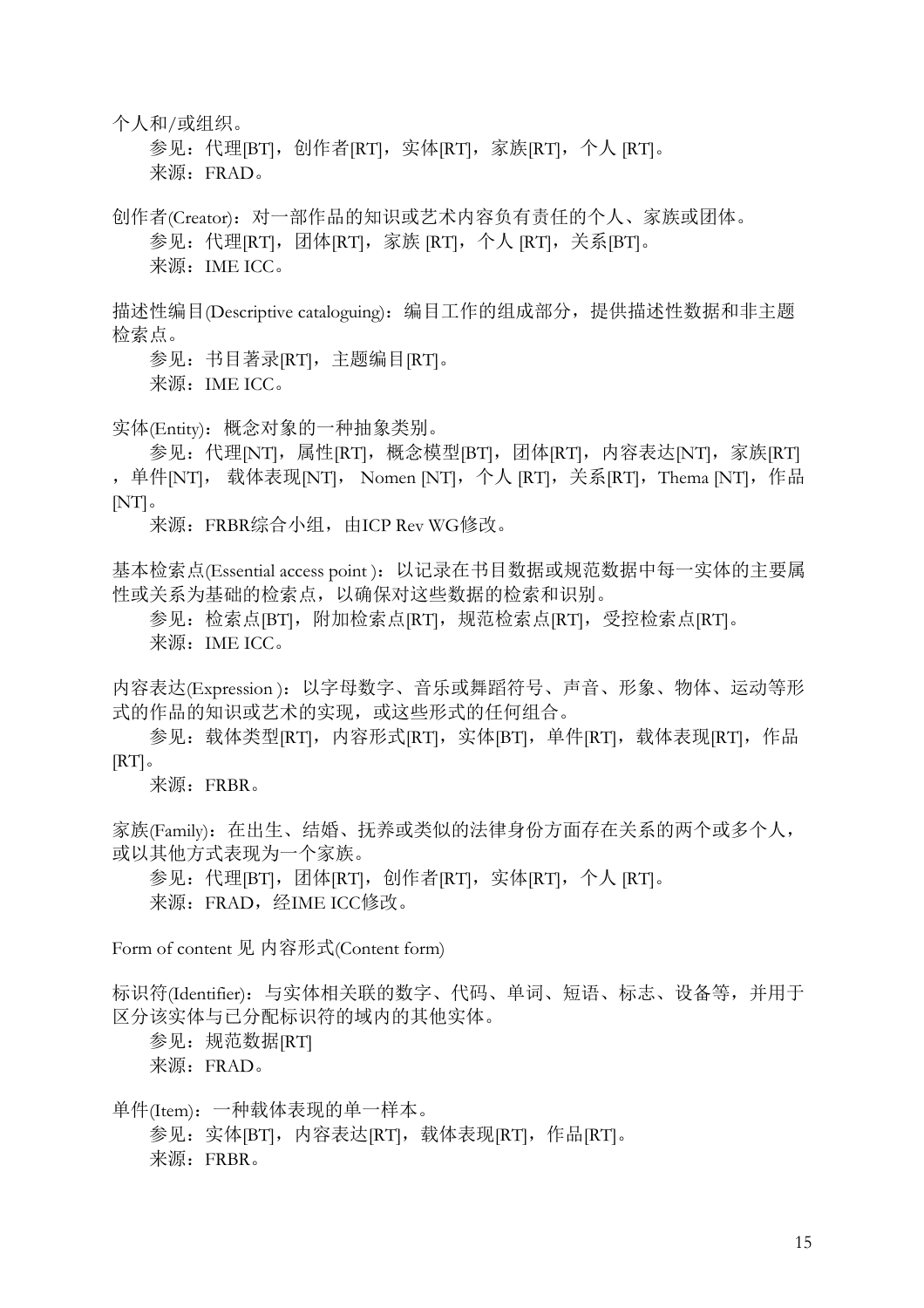识别题名(Key title): 由国际标准连续出版物号网络(ISSN Network) 分配给一种连续 性资源的唯一名称,与其国际标准连续出版物号(ISSN)密不可分。

来源: ISBD cons。

载体表现(Manifestation):一部作品的内容表达的物理体现。 载体表现可以体现为作品 集、个人作品或作品的组成部分。 载体表现可以以一个或多个物理单位的形式出现。 参见: 实体[BT], 内容表达[RT], 单件[RT], 作品[RT]。 来源: FRAD, FRBR, IME ICC。

名称(Name):用以认识一个实体的一个字符、一个单词或一组词语和/或字符组。 包 括表示个人、家族或团体的词语/字符; 用以为一种作品、内容表达、载体表现或单件 所确定的题名。作为检索点的基础。

参见: 检索点[RT], 规范检索点[RT], 名称的规范形式 [NT], 受控检索点[RT], 惯 用名称[NT], Nomen [RT], 首选名称[NT], 名称的变异形式 [NT]。 来源: FRBR在FRAD中修改。

Nomen:任何一个已知、被引用、被标记的主题的符号或符号序列。一个Thema可能 有一个或多个Nomen,而一个Nomen可以指多于一个Thema。 作为检索点的基础。 参见:检索点[RT],受控检索点[RT],实体[BT],名称[RT]。 来源:FRSAD。

个人(Person):一个个体的人,或由一个个体的人或团体所设立或采纳的单一识别身份。 参见:代理[BT], 团体[RT], 创作者[RT], 实体[RT], 家族[RT]。 来源: FRBR, 经FRAD修改, 经IME ICC修改。

首选名称(Preferred name): 根据规则或标准选择的实体名称, 作为实体构建规范检索点 的依据。

参见: 规范检索点[RT],名称的规范形式[RT],惯用名称[RT],名称[BT] 来源: IME ICC。

关系(Relationship):实体或其实例之间的特定连接。 参见: 属性[RT], 概念模型[BT], 创作者[NT], 实体[RT]。 来源:基于FRBR。

主题编目(Subject cataloguing): 编目工作的组成部分, 提供thema和nomen的标识。 参见: 描述性编目[RT], Thema [RT]。 来源: IME ICC, ICP rev WG。

Thema:用于一件作品的主题的任何实体。Thema在复杂度上可以有很大变化。 简单 的thema可以组合或聚合,从而导致更复杂的thema。 参见: 实体[BT], 主题编目[RT]。

来源:FRSAD。

Type of carrier 见 载体类型(Carrier type)

非控检索点(Uncontrolled access point): 非规范数据所控制的检索点。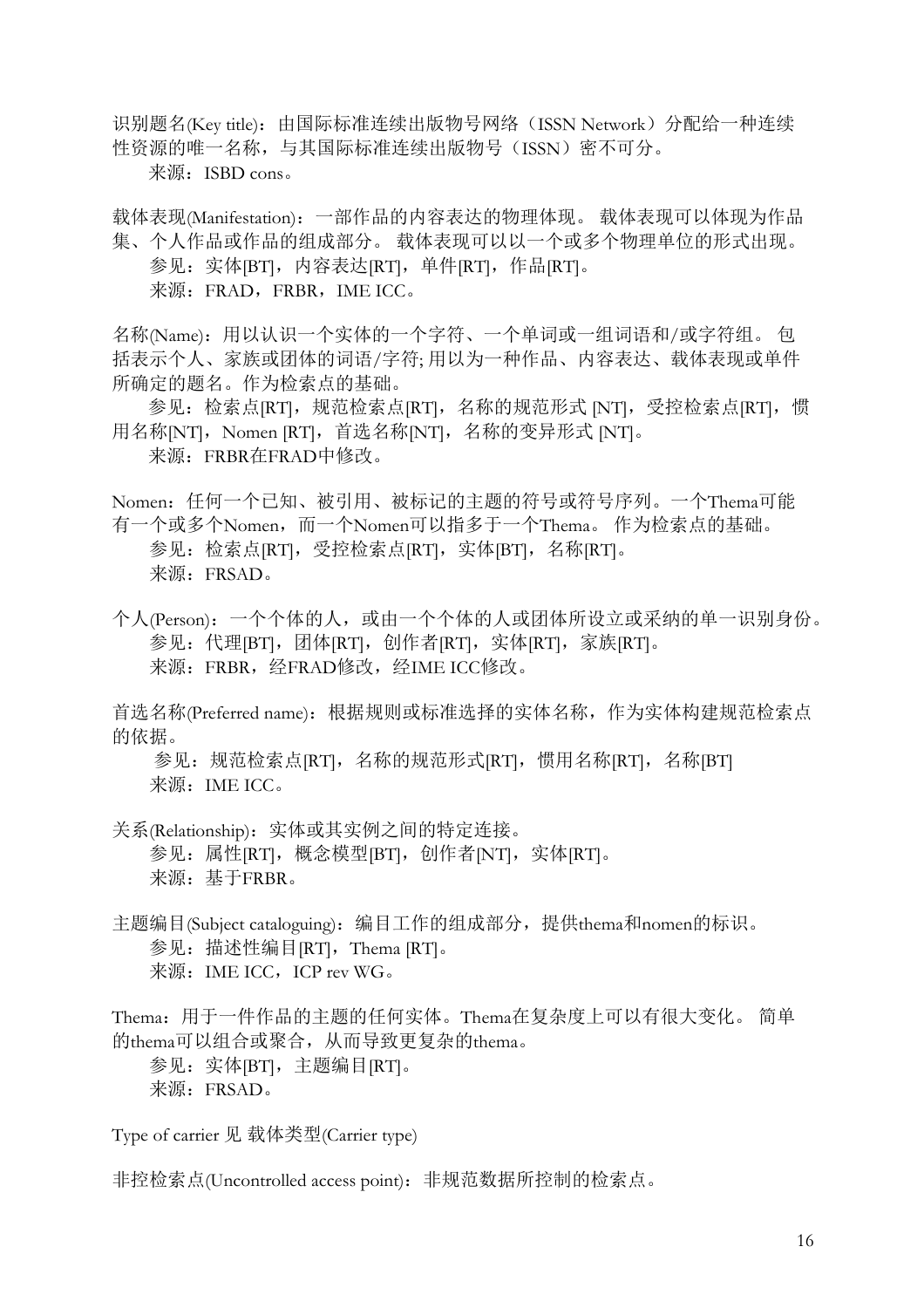参见:检索点[BT],受控检索点[RT]。 来源: IME ICC, ICP rev WG。

用户(User): 任何查找目录并使用书目数据和/或规范数据的个人、家族、团体或自动 机。

来源: ICP rev WG。

名称的变异形式(Variant form of name):未被选为实体规范检索点的名称形式。它可用 于检索实体的规范数据,或者表现为参照,或者连接规范检索点。

参见: 检索点[BT], 规范检索点[RT], 名称的规范形式[RT], 受控检索点[BT], 惯 用名称[RT], 名称[BT]。

来源: IME ICC。

作品(Work): 独有的知识或艺术的创作(即知识或艺术的内容)。 参见: 实体[BT], 内容表达[RT], 单件[RT], 载体表现[RT]。 来源: FRAD, FRBR, 由IME ICC修改。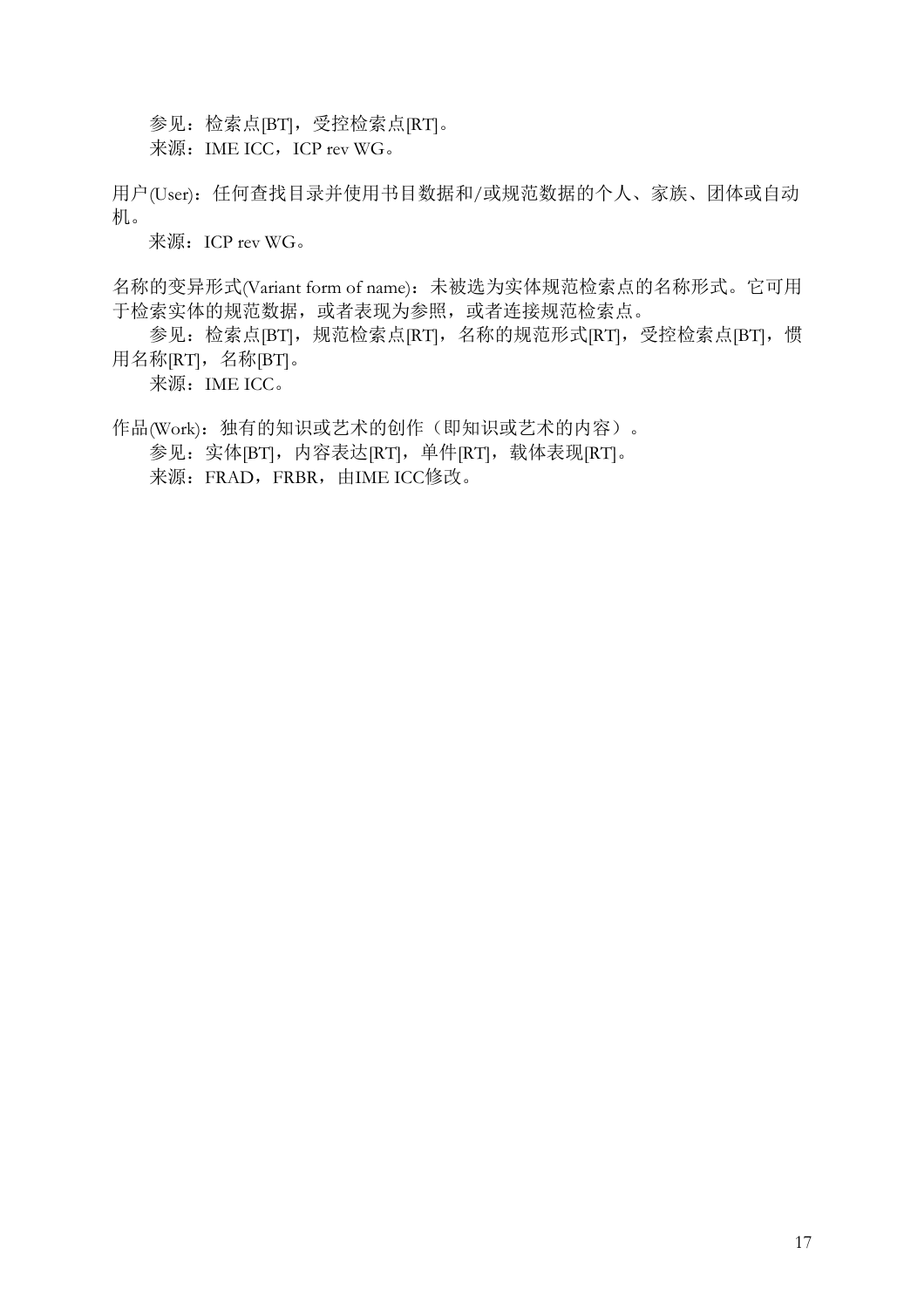## 9 参考来源 (Sources)

FRAD – Functional Requirements for Authority Data: A Conceptual Model. München : K.G. Saur, 2009. (IFLA Series on Bibliographic Control; v. 34). Available online at: www.ifla.org/files/assets/cataloguing/frad/frad\_2013.pdf

FRBR – Functional Requirements for Bibliographic Records: Final Report. – Munich : Saur, 1998. (IFLA UBCIM publications new series; v. 19). Available online at: www.ifla.org/publications/ifla-series-on-bibliographic-control-19 (Sept. 1997, as amended and corrected through February 2008)

Functional Requirements for Subject Authority Data (FRSAD): Final Report. – Berlin, München : De Gruyter Saur, 2011. (IFLA Series on Bibliographic Control; v. 43). Available online at: www.ifla.org/files/assets/classification-and-indexing/functional-requirements-for-subjectauthority-data/frsad-final-report.pdf

GARR – Guidelines for Authority Records and References. 2nd ed., rev. – Munich : Saur, 2001. (IFLA UBCIM publications new series; v. 23). Available online at: www.ifla.org/files/assets/hq/publications/series/23.pdf

IME ICC – IFLA Meeting of Experts on an International Cataloguing Code (1st-5th : 2003- 2007), recommendations from the participants.

Introducing the FRBR Library Reference Model / Pat Riva, Maja Žumer.– Paper presented at: IFLA WLIC 2015 - Cape Town, South Africa in Session 207 - Cataloguing. Available online at: http://library.ifla.org/1084

ISBD – International Standard Bibliographic Description. Consolidated edition. – Berlin, München : De Gruyter Saur, 2011. (IFLA Series on Bibliographic Control; v. 44).

Webster's 3rd – Webster's Third New International Dictionary. – Springfield, Mass. : Merriam, 1976.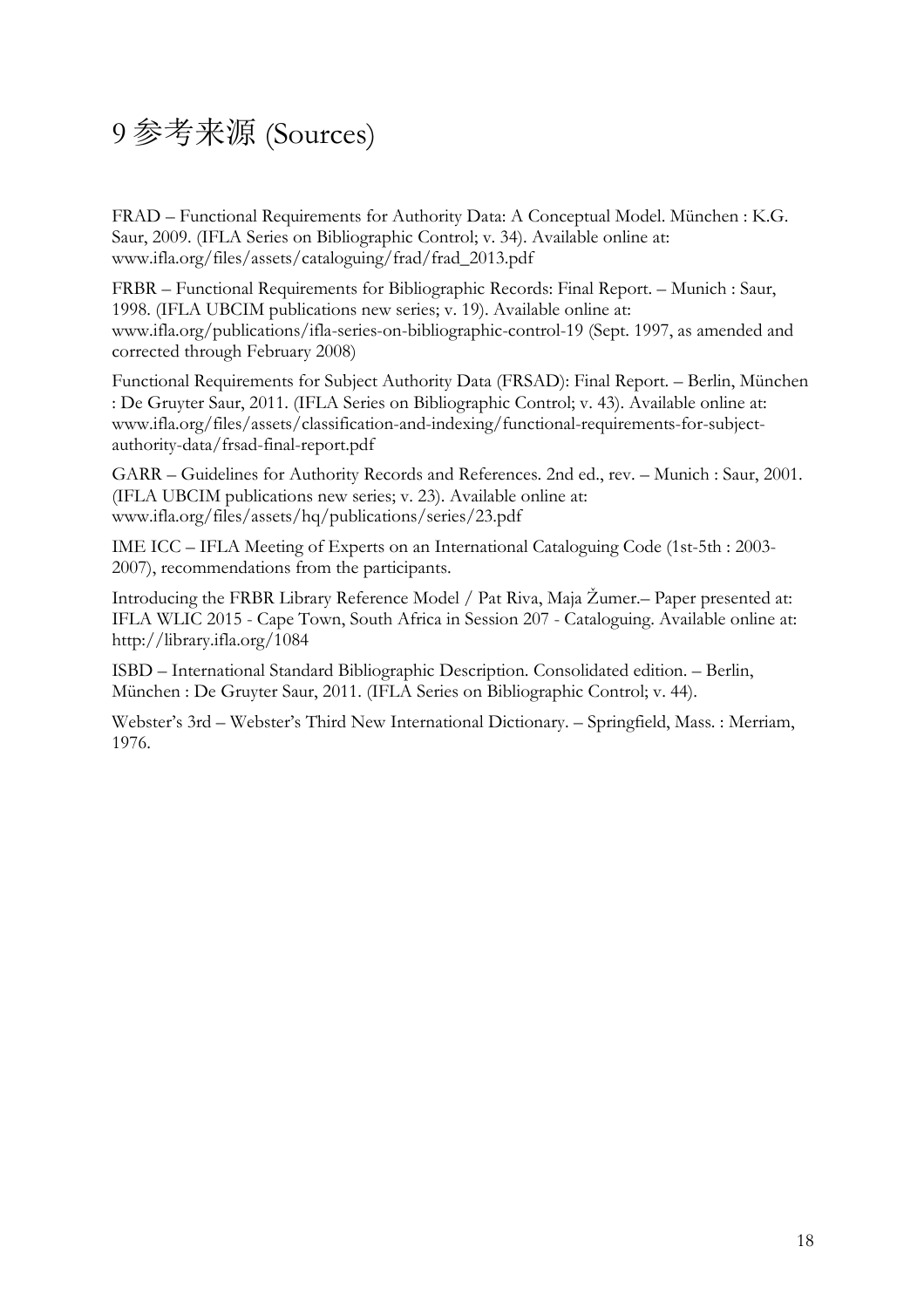# 10 2016 年声明中不再使用的术语 (Terms no longer used in 2016 Statement)

规范记录(Authority record) 见 规范数据(Authority data) 书目记录(Bibliographic record) 见 书目数据(Bibliographic data) 集合(Collection) 概念(Concept) 见 Thema 内容类型(Content type) 见 内容形式(Content form) 事件(Event) 见 Thema 实物(Object) 见 Thema 地点(Place) 见 Thema

2009年声明中不再使用的术语

书目单元(Bibliographical unit) 见 载体表现(Manifestation) 标目(Heading) 见 规范检索点(Authorized access point), 受控检索点(Controlled access point) 参考(Reference) 见 名称的变异形式(Variant form of name) 统一题名(Uniform title) 见 规范检索点(Authorized access point), 名称的规范形式 (Authorized form of name),名称(Name)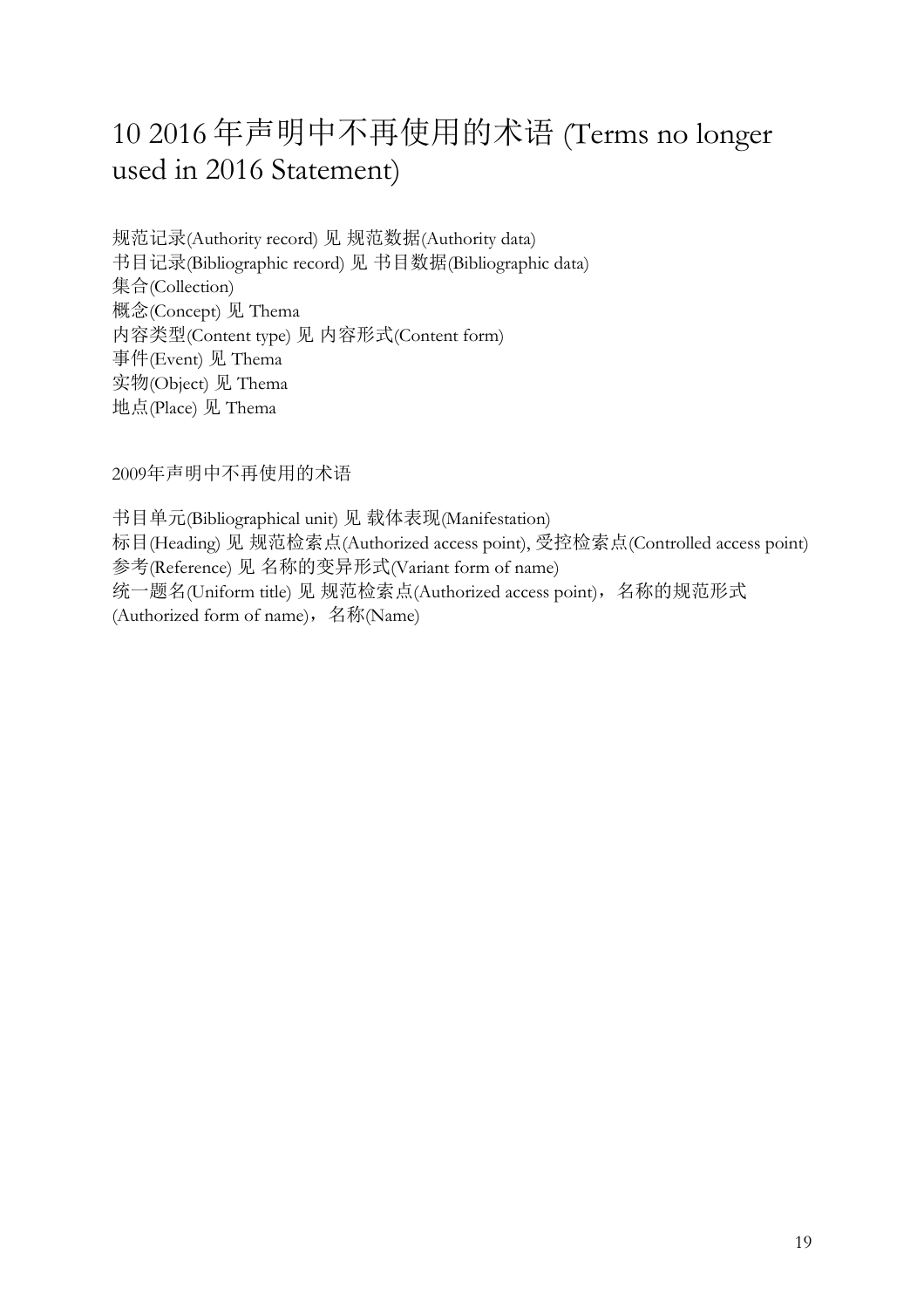#### 11 后记 (Afterword)

"国际编目原则声明"修订版是"编目组2012年行动计划"确定的一个目标[13](#page-19-0)。通过会 议报告,按照工作组作出的决定,经常务委员会批准。

后记中提到了一些影响修订的问题:

1.尽管承认该声明并不仅仅指原则, "2009国际编目原则声明"的结构还是得到 了保留;

2. FRBR, FRAD和FRSAD的持续协调在很大程度上影响了修订。 2010年,

FRSAD将FRBR实体"概念"、"实物"、"事件"和"地点"替代为"thema", 并创建了超类"nomen"。作出了许多努力,将声明中的所有实体合并,避免了 概念上的重叠和误解;

3.引入了互操作性、开放性和可访问性原则;

4.修改了前§4的部分序列,目录的目标和功能被移至§6;

5.在介绍中,提到"国际编目规则"已经根据国际图联编目常务委员会的决定被 删除[14](#page-19-1);

 6. 在§1范围中,提及"档案馆,博物馆等社区"已被省略。 该声明基于图书馆 活动、概念模型、标准和工具。尽管其他社区参与数据创建、管理和分享也是受 欢迎的,但合作并不意味着要采用相同的原则或定义;

 7.§7"查找功能的基础"已被扩展,术语"代码"、"目录"、"opac"已被替 换,使用包含扩展形式的并列书目信息的术语;

8."记录"(书目或规范)的词语和概念已被考虑并修改为"数据"。

<span id="page-19-0"></span><sup>13</sup> www.ifla.org/publications/cataloguing-section-action-plan 14 *2012 Minutes*, *Appendix IV Expansion of the ICP to form an international cataloguing code?* 

<span id="page-19-1"></span>www.ifla.org/files/assets/cataloguing/reports/meeting\_2012.pdf